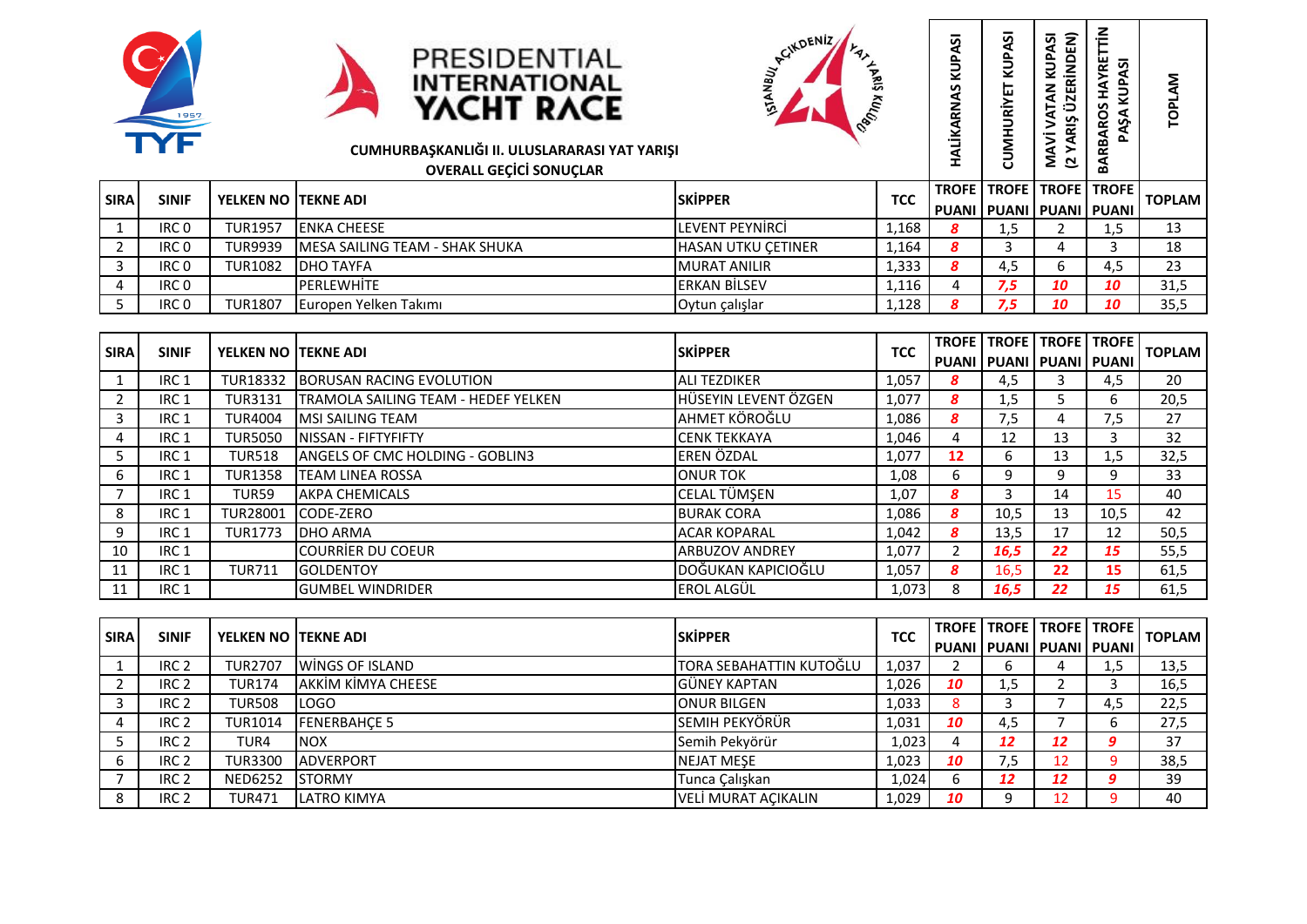





|             | 1957<br>TYF      |                            | PRESIDENTIAL<br><b>INTERNATIONAL</b><br>YACHT RACE<br>CUMHURBAŞKANLIĞI II. ULUSLARARASI YAT YARIŞI<br><b>OVERALL GECICI SONUCLAR</b> | <b>ACINDENIZ</b><br><b>PROTEIN STRATE</b> |            | KUPASI<br>HALİKARNAS | KUPASI<br>CUMHURIYET                          | ÜZERİNDEN)<br><b>KUPASI</b><br>VATAN<br>ARIS<br>MAVİ<br>≻<br>$\overline{a}$ | HAYRETTİN<br>ĄδΙ<br>KUP <sub>N</sub><br>BARBAROS<br>PAŞA | <b>TOPLAM</b> |
|-------------|------------------|----------------------------|--------------------------------------------------------------------------------------------------------------------------------------|-------------------------------------------|------------|----------------------|-----------------------------------------------|-----------------------------------------------------------------------------|----------------------------------------------------------|---------------|
| <b>SIRA</b> | <b>SINIF</b>     | <b>YELKEN NO TEKNE ADI</b> |                                                                                                                                      | <b>SKİPPER</b>                            | <b>TCC</b> | <b>TROFE</b>         | <b>TROFE</b><br>PUANI   PUANI   PUANI   PUANI | <b>TROFE</b>                                                                | <b>TROFE</b>                                             | <b>TOPLAM</b> |
|             | IRC <sub>3</sub> | <b>TUR4848</b>             | <b>CYGNUS</b>                                                                                                                        | <b>KAAN PARLAS</b>                        | 0,998      | 4                    | 6                                             | 4                                                                           | 1,5                                                      | 15,5          |
|             | IRC <sub>3</sub> | <b>TUR1938</b>             | <b>HYATT REGENCY-GEMINI SAILING</b>                                                                                                  | <b>BERK GÜRPINAR</b>                      | 0,985      | 10                   | 1,5                                           | 3                                                                           | 3                                                        | 17,5          |
| 3           | IRC <sub>3</sub> | <b>TUR2035</b>             | PATILIBAHÇE YELKEN TAKIMI - BE BLUE                                                                                                  | <b>BERKCAN ARAT</b>                       | 1,014      | 10                   | 3                                             | 6                                                                           | 7,5                                                      | 26,5          |
| 4           | IRC <sub>3</sub> | <b>TUR1979</b>             | PUPA / DOĞUŞ ÜNİVERSİTESİ                                                                                                            | YUSUF TUNÇ                                | 0,981      | 8                    | 10,5                                          | 7                                                                           | 6                                                        | 31,5          |
| 5           | IRC <sub>3</sub> | <b>TUR2008</b>             | DHL SAILING TEAM ALCHERA                                                                                                             | ORKUN ÖZ                                  | 0,979      | 10                   | 7,5                                           | 10                                                                          | 4,5                                                      | 32            |
| 6           | IRC <sub>3</sub> | <b>TUR1987</b>             | NTS DANIŞMANLIK FALCON                                                                                                               | <b>BERK BALTA</b>                         | 0,977      | 10                   | 4,5                                           | 14                                                                          | 12                                                       | 40,5          |
| 7           | IRC <sub>3</sub> | <b>TUR2601</b>             | <b>Winter Blue</b>                                                                                                                   | Halil Arıkan                              | 1,013      | $\overline{2}$       | 15                                            | 14                                                                          | 12                                                       | 43            |
|             | IRC <sub>3</sub> | <b>TUR 3200</b>            | <b>ISKORPIT</b>                                                                                                                      | <b>BÜLENT CELIK</b>                       | 0,995      | $\overline{2}$       | 15                                            | 14                                                                          | 12                                                       | 43            |
| 9           | IRC <sub>3</sub> | <b>TUR481</b>              | <b>PEGASUS HEDEF YELKEN</b>                                                                                                          | <b>EFE REGAY</b>                          | 1,001      | 10                   | 9                                             | 14                                                                          | 12                                                       | 45            |
| 10          | IRC <sub>3</sub> | <b>TUR427</b>              | <b>MERCER BLUE MILES</b>                                                                                                             | hasan ergün nalbnatoğlu                   | 0,999      | 6                    | 15                                            | 14                                                                          | 12                                                       | 47            |
| 11          | IRC <sub>3</sub> | <b>TUR2901</b>             | <b>HEDEF YELKEN 29</b>                                                                                                               | <b>GÖRKEM TAYLAN</b>                      | 0,98       | 10                   | 13,5                                          | 14                                                                          | 13,5                                                     | 51            |

| <b>SIRA</b> | <b>SINIF</b>     | <b>YELKEN NO ITEKNE ADI</b> |                                                 | <b>ISKIPPER</b>         | <b>TCC</b> |    | <b>TROFE I TROFE I TROFE I TROFE I</b><br>I PUANI I PUANI I PUANI I PUANI I |    |          | <b>TOPLAM</b> |
|-------------|------------------|-----------------------------|-------------------------------------------------|-------------------------|------------|----|-----------------------------------------------------------------------------|----|----------|---------------|
|             | IRC <sub>4</sub> | TUR2014                     | CIĞLI BELEDIYESI-BEAR SAILING                   | <b>JAHMET MURAT TAN</b> | 0,974      |    | 4,5                                                                         |    |          | 14,5          |
|             | IRC <sub>4</sub> | <b>TUR181</b>               | <b>IKUPA KIZI - SETUR MARINAS</b>               | IGÜL CELİKEL            | 0,942      | 12 | 1,5                                                                         |    | 1,5      | 19            |
|             | IRC <sub>4</sub> | <b>TUR920</b>               | <b>I</b> LINEA ROSSA - ANKA                     | <b>BORAN BURCU</b>      | 0,973      | 12 |                                                                             |    | 4,5      | 25,5          |
|             | IRC <sub>4</sub> | <b>TUR6969</b>              | KADIN YELKENCİLER SPOR KULÜBÜ DERNEĞİ - VOLİTAN | <b>PEYVEND ÖKSÜZ</b>    | 0,971      | 12 |                                                                             |    |          | 32            |
|             | IRC <sub>4</sub> | <b>TUR477</b>               | <b>I</b> NESLISU                                | <b>HALIT ÖZBEKLI</b>    | 0,875      |    | 10.5                                                                        | 14 | o        | 37,5          |
|             | IRC <sub>4</sub> | <b>TUR5051</b>              | IADA-PUPAADRENALIN                              | <b>HAYRI MURAT</b>      | 0,915      | 12 |                                                                             | ᅩ  | $\alpha$ | 39            |
|             | IRC <sub>4</sub> | TUR520                      | <b>Optimus</b>                                  | Murat Okav              | 0,974      | h  | 10.5                                                                        | 14 |          | 39,5          |

| <b>SIRA</b> | <b>SINIF</b>    | <b>YELKEN NO ITEKNE ADI</b> |                     | <b>ISKIPPER</b>        | <b>TCC</b> | <b>TROFE</b> | <b>TROFE</b><br>PUANI I PUANI I PUANI I PUANI | <b>TROFE TROFE</b> |     | <b>TOPLAM</b> |
|-------------|-----------------|-----------------------------|---------------------|------------------------|------------|--------------|-----------------------------------------------|--------------------|-----|---------------|
|             | GEZGİN A İ      |                             | <b>VAMOS</b>        | YUSUF ERCE DEMIRTAS    | 1,049      |              | 1,5                                           | $1.5\,$            | 1,5 | 6,5           |
|             | <b>GEZGIN A</b> | TR1789                      | MY FIRST            | <b>BURAK ALGON</b>     | 1,032      | 14           |                                               |                    |     | 23            |
|             | <b>GEZGIN A</b> |                             | <b>Elisa</b>        | Erhan Abay             | 1,068      |              | 7,5                                           | 9.                 | 9   | 27,5          |
|             | <b>GEZGIN A</b> | <b>TUR7501</b>              | UYAN Sailing-KRAKEN | <b>IErhan UYAN</b>     | 1,074      |              | 7,5                                           | 9                  | 9   | 27,5          |
|             | GEZGİN A İ      | <b>TUR7771</b>              | <b>LUNA</b>         | <b>I</b> MUSTAFA EROL  | 1,082      | 14           | 4,5                                           | b                  | 4,5 | 29            |
| 6           | <b>GEZGIN A</b> |                             | Menestrel           | <b>DENIZ BOZKURT</b>   | 1,066      | 4            | 7,5                                           | 9.                 | 9   | 29,5          |
| 6           | GEZGİN A İ      | <b>TUR42677</b>             | <b>BLUE DREAMS</b>  | Hasan Basri Aslan      | 1,09       | 4            | 7,5                                           | 9.                 | 9   | 29,5          |
| 8           | <b>GEZGIN A</b> | <b>TUR8282</b>              | <b>I</b> GRAND MOBY | MURAD KULAKSIZOĞLU     | 1,094      | 10           | 7,5                                           | 4,5                | 9   | 31            |
| 8           | <b>GEZGIN A</b> |                             | Defne               | Ergun Ramazan Sarıoğlu | 1,049      | 6            | 7,5                                           | 9.                 | 9   | 31,5          |
| 8           | <b>GEZGIN A</b> | <b>TUR1635</b>              | <b>LOBSTER</b>      | Ersen Dinc             | 1,14       | 6.           | 7,5                                           | 9.                 | 9   | 31,5          |
| 10          | <b>GEZGIN A</b> | <b>TUR12345</b>             | lyakut1             | <b>ALI KOCAMAN</b>     | 1,059      | 8            | 7,5                                           |                    | 9   | 33,5          |
| 10          | <b>GEZGIN A</b> |                             | Alexandra Dreams    | <b>Dmitry Maximov</b>  | 1,051      | 8            | 7,5                                           | 9                  | 9   | 33,5          |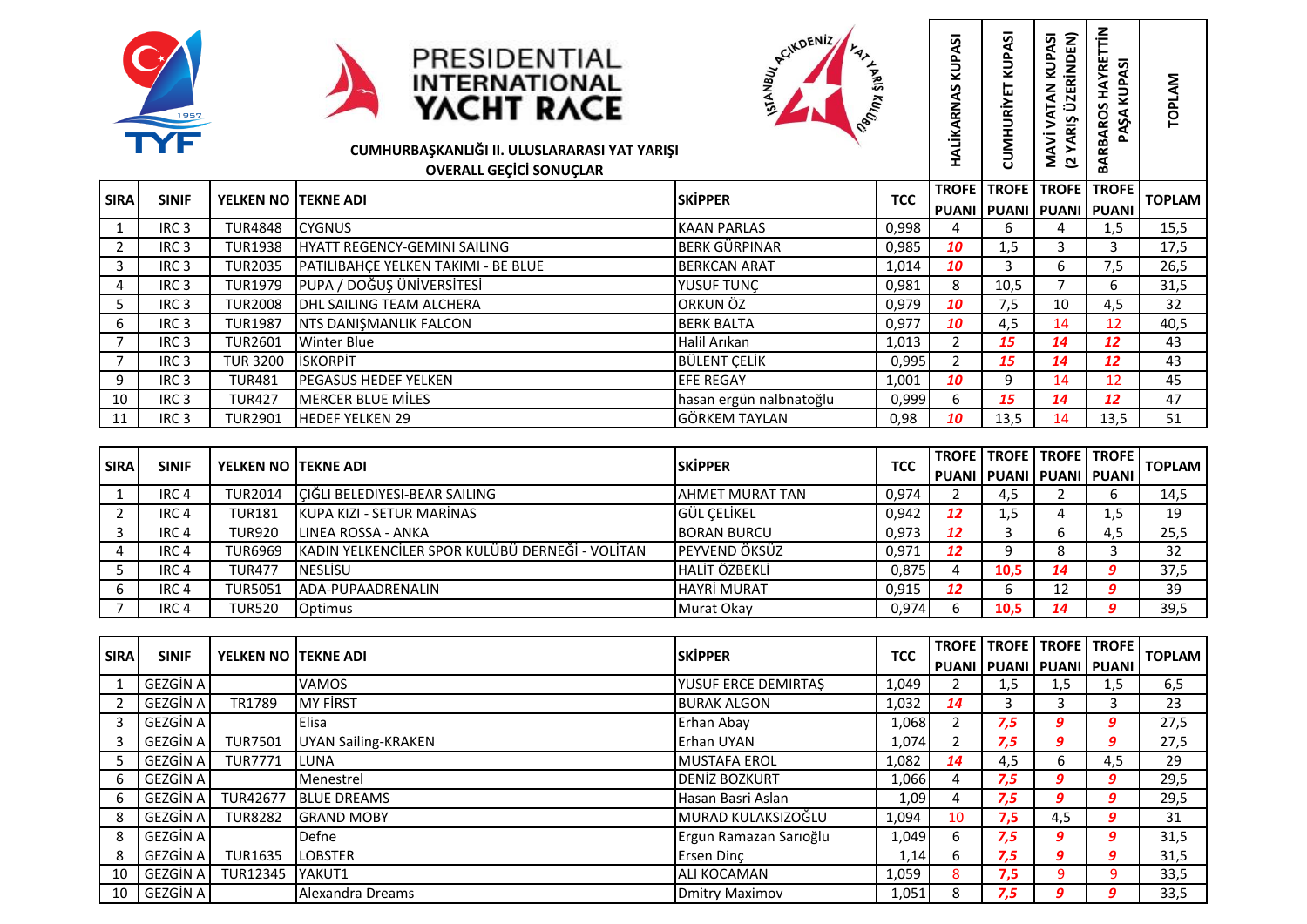





## **CUMHURBAŞKANLIĞI II. ULUSLARARASI YAT YARIŞI**

|    | 1957<br>TYF     |               | PRESIDENTIAL<br><b>INTERNATIONAL</b><br>YACHT RACE<br>CUMHURBAŞKANLIĞI II. ULUSLARARASI YAT YARIŞI<br><b>OVERALL GEÇİCİ SONUÇLAR</b> | <b>ACIKDENIZ</b><br>NBUY.<br><b>ARIS</b><br><b>RULIE</b> |       | ភ<br>₹<br>s<br>≅<br>š | ᢦ<br>3 | ΑSΙ<br>E<br>ă<br>KUP)<br>$rac{z}{\alpha}$<br><b>ATAN</b><br>ÜZI<br>ξR<br>MAVİ<br>(2 YAR | 눈<br>Σδ<br>ξ<br>Ě<br>RBAROS<br>ξŚ,<br>₹<br>٦Ā | <b>LOPL</b> |
|----|-----------------|---------------|--------------------------------------------------------------------------------------------------------------------------------------|----------------------------------------------------------|-------|-----------------------|--------|-----------------------------------------------------------------------------------------|-----------------------------------------------|-------------|
| 10 | GEZGİN A        | <b>TUR127</b> | <b>ETNA</b>                                                                                                                          | HAYDAR ERDOĞAN                                           | 1,06  | 8                     | 7,5    | q                                                                                       | 9                                             | 33,5        |
| 14 | GEZGIN A        | TUR72         | Pretty                                                                                                                               | Sergey Moiseev                                           | 1,127 | 10                    | 7,5    | 9                                                                                       | 9                                             | 35,5        |
| 15 | GEZGIN A        |               | <b>ATLANTIS</b>                                                                                                                      | Hasan Cumhur Sel                                         | 1,051 | 12                    | 7,5    | 9                                                                                       | 9                                             | 37,5        |
| 16 | GEZGIN A        |               | <b>SUITE HOME</b>                                                                                                                    | ÖZGÜR DANIŞMAN                                           | 1,03  | 14                    | 7,5    |                                                                                         | 7,5                                           | 38          |
| 17 | GEZGIN A        |               | <b>PARTNER LLC</b>                                                                                                                   | TUĞBERK KESELİOĞLU                                       | 1,044 | 14                    | 7,5    |                                                                                         | 9                                             | 39,5        |
| 17 | <b>GEZGIN A</b> | <b>TUR71</b>  | YAKUT 3                                                                                                                              | CAĞLAYAN SEVINÇER                                        | 1,077 | 14                    | 7,5    |                                                                                         |                                               | 39,5        |